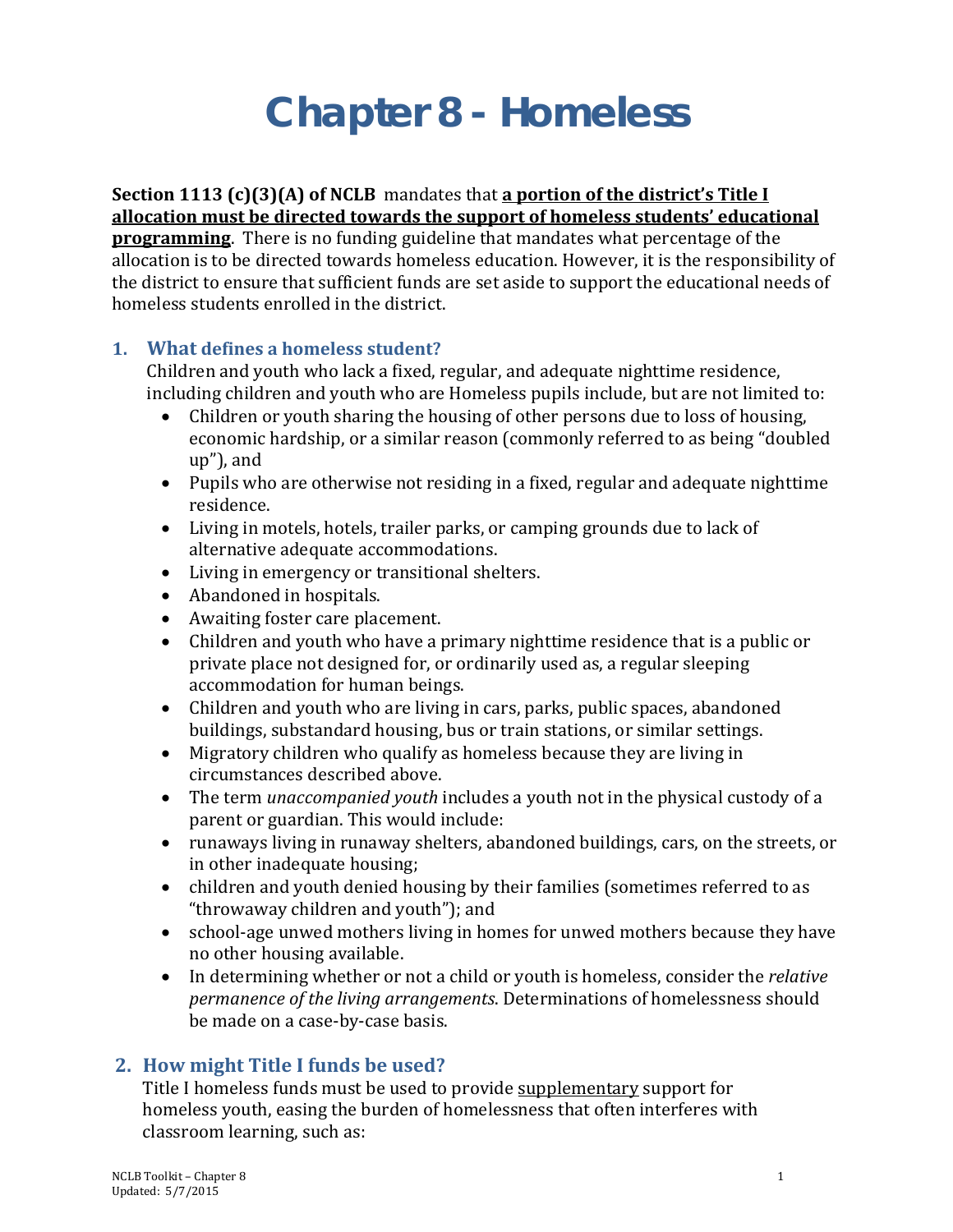- Items of clothing, particularly if necessary to meet a school's dress or uniform requirement
- Clothing and shoes necessary to participate in physical education classes
- Student fees that are necessary to participate in the general education program
- Personal school supplies such as backpacks and notebooks
- Food
- Birth certificates necessary to enroll in school
- Immunizations, medical and dental services, eyeglasses and hearing aids
- Counseling services to address anxiety related to homelessness that is impeding learning
- Outreach services to students living in shelters, motels, and other temporary residences
- Extended learning time (before and after school, Saturday classes, summer school) to compensate for lack of quiet time for homework in shelters or other overcrowded living conditions
- Tutoring services, especially in shelters or other locations where homeless students live
- Parental involvement specifically oriented to reaching out to parents of homeless students
- Fees for AP and IB testing
- Fees for SAT/ACT testing and GED testing for school-age students
- On December 16, 2014, the President signed into law the Consolidated and Further Continuing Appropriations Act, 2015 (H.R. 83), the omnibus funding bill for FY2015. The Act, which governs the usage of FY2015 funds, and carryover funds from fiscal years 2013 and 2014, reauthorizes the authority for Title I, Part A funds to be used *to pay for the salary of the local homeless education liaison and school of-origin transportation for homeless children and youth* that was first authorized under the Consolidated Appropriations Act of 2014.

### **3. What are inappropriate uses of Title I funds for homeless students?**

- Physicals for sports participation;
- Clothing for family members;
- Rent/motel/hotel (any housing expenses);
- Prom dresses/tuxedos;
- Yearbook fees.

### **4. What are the laws for homeless students?**

- a. McKinney-Vento (McKinney-Vento Act, 42 U.S.C. 11431) ensures that a homeless pupil must be immediately enrolled in any of the following:<br>
• the school in which he or she was enrolled when permanently house
	- the school in which he or she was enrolled when permanently housed (also known as the "school of origin")
	- the school in which he or she was last enrolled; or
	- any public school that non-homeless students who live in the attendance area in which the homeless pupil is living are eligible to attend.
- b. School districts can best assist homeless families by:
	- Insuring that school forms, brochures, web sites, handbooks, and instructional materials about homelessness and residency rights, reflect accurate information and are easily accessible.